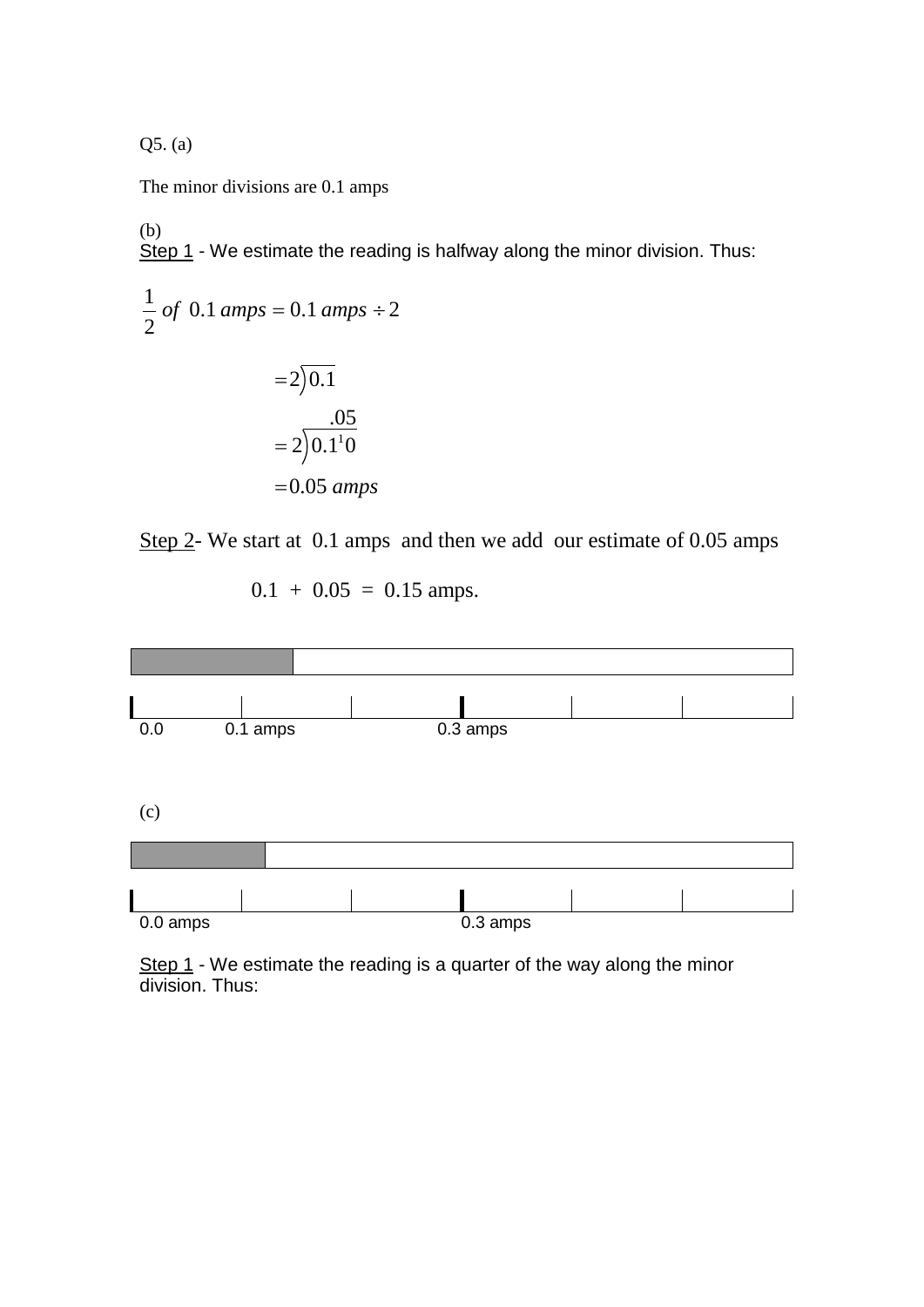$$
\frac{1}{4} \text{ of } 0.1 \text{ amps} = 0.1 \text{ amps} \div 4
$$

$$
= 4\sqrt{0.1}
$$

$$
= 4\sqrt{0.1^1 0^2 0}
$$

$$
= 0.025 \text{ amps}
$$

Step 2- We start at 0.1 amps and add our estimate of 0.025 amps

$$
0.1 + 0.025 = 0.125 \text{ amps.}
$$

Step 3 - Normally you would then round this to 2 decimal places because really it is only an estimate. Hence we get 0.13 amps as an estimated reading.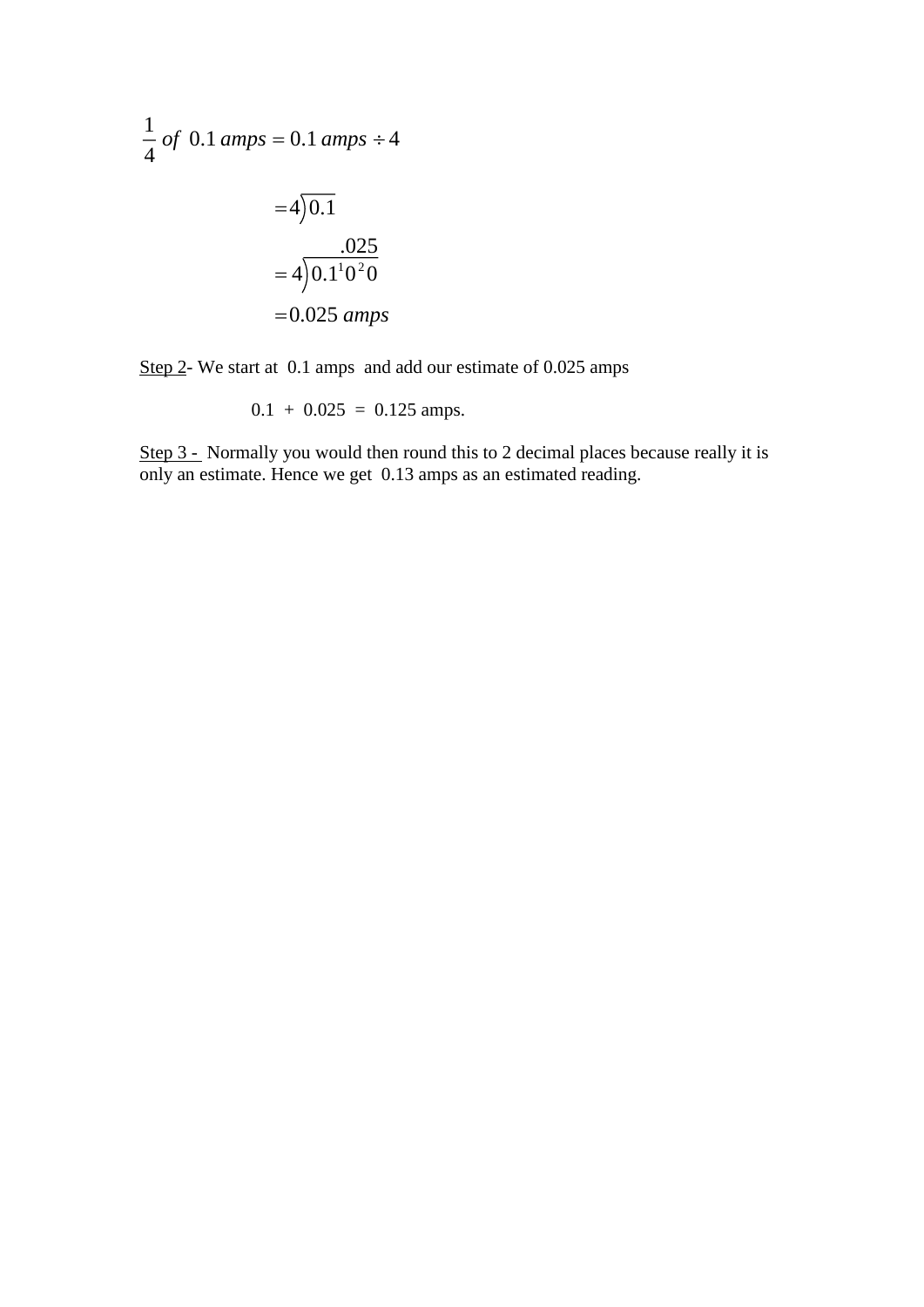## **Reading Syringes**

The drawings represent 4 different syringes (needles not shown). There is a 1mL syringe, a 3mL syringe, a 100 unit syringe and a 6mL syringe.

For each syringe, please do the following:

(Adapted from Gatford J.D. & Anderson R.E. (1998). *Nursing Calculations*. 5<sup>th</sup> edn. Edinburgh: Churchill Livingstone. Pp 60-61)

- a) Record the value of the major divisions.
- b) Calculate and state the value of the minor divisions.
- c) Determine the reading at point A and also at point B. For the point B reading you will need to estimate an "in between" reading.